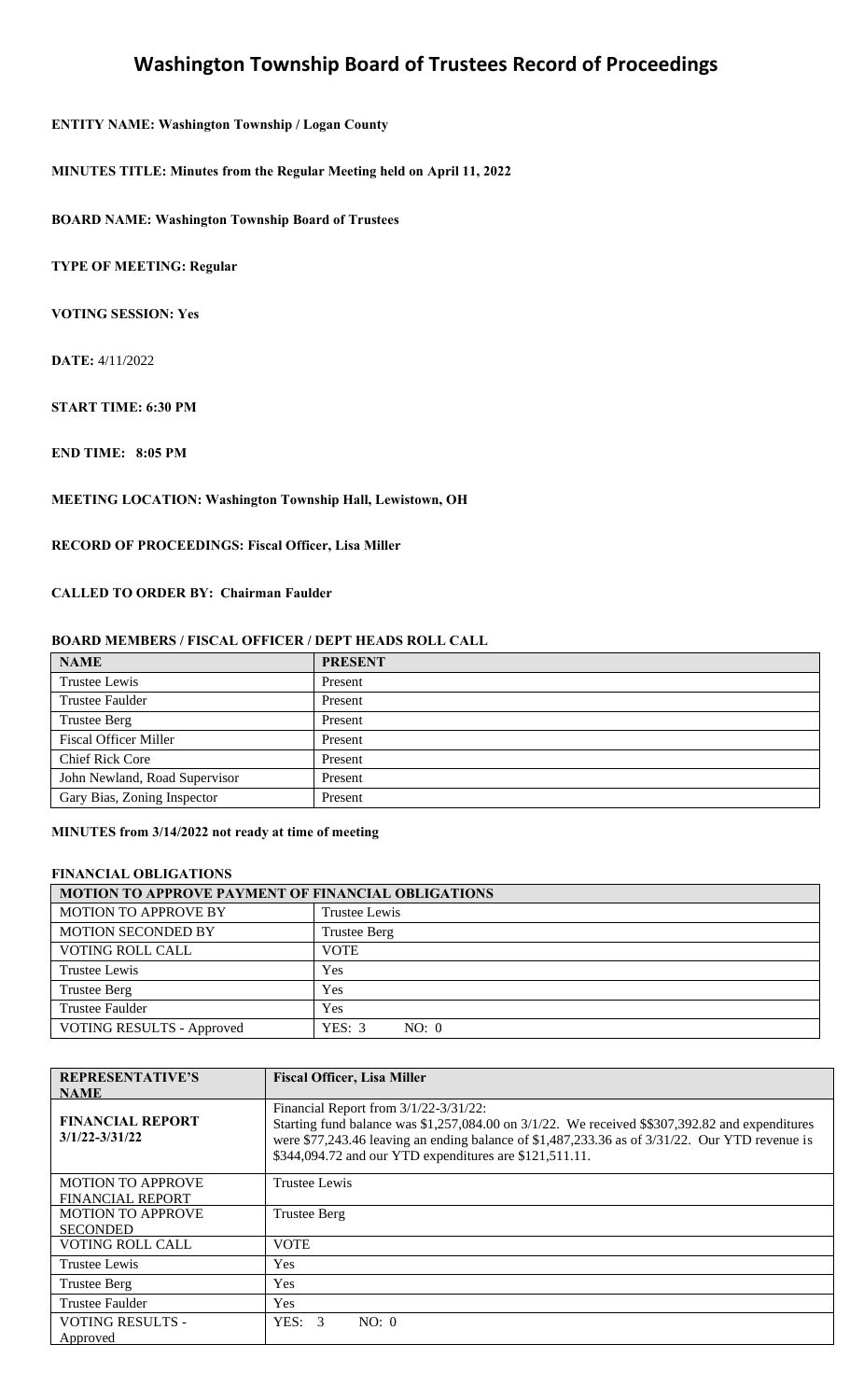#### **Introduction of Office Logan Miller by Police Chief Rick Core**

I am proposing to the Trustees that due to Officer Martz leaving due to a promotion received and not being able to use Officer Burnes because he has entered nursing school, that I need to hire a new part-time WTPD Officer. It is my pleasure to announce that Officer Logan Miller and myself have come to an agreement where he will primarily be used for first shift on Saturdays. He can also fill in when another officer takes time off so we can maintain planned coverage. Officer Miller, do you want to come up and join me so that you can take the Oath of Office? Officer Logan Miller took his Oath of Office Chief Core: Congratulations Officer Miller and welcome to Washington Township.

### **Guest: Joe Hughes, Speaker on SB52 Regarding Solar Panels**

Joe Hughes - I live in Jefferson Twp. This is my 5-6th Township I'm visiting about SB52. Senate Bill 52 addresses the siting of major wind and solar projects. It's a complete change in the procedures that have been in place forever. Because over the years when a wind or solar project is proposed the general public had very little knowledge of that project - it was a closed door. The developers had the opportunity to sign leases two years in advance so you wake up one morning and find behind closed doors leases for land were signed without any communication to anyone in a public meeting….it's a "surprise" to everyone except to a few. A lot of this has been driven by the fountaine point project submitted to the Ohio Siting Board today for serious review. In January at a public meeting at BLHS one of the key lease holders was going around telling people to keep quiet . Go home and shut up. That it's too late and leases are signed and it's a "done deal". Senate Bill 52 brings the process to the County Commissioners. They become all power as to where major wind/solar farms go. Some of the solar projects are grandfathered before SB52 was put into place and won't be determined by the commissioners. Fountaine plaza project which is Bokescreek, Perry and Rushcreek may not be able to do anything at this point but we're trying and need your help. Logan County is getting ready to explode with solar projects if the people don't stand up and do something about it. I go back to SB52 - the change was designed to bring the process to the people. So under SB52 the County Commissioners have several options. One resolutions and five different Township have done it by asking the County Commissioners restrict large scale solar panel or wind farms. This is what Allen County did to lock the door so to speak. They don't let anything in unless it's in an established industrial zone. So, by and large Allen County is restricted. As the process goes,. Allen County residents can petition to put it on the ballot. Even though the County Commissioners have the power, the people can put it on the ballot and vote. Logan County needs to follow Allen County's lead to keep the large solar panel farms out of our Logan County.

Yes, we would like Washington Twp to pass a resolution or a letter (similar to the other five already in the County Commissioners hands). Although, it's totally in the Commissioners power to grant or not to grant bringing solar panels we need all Townships to send a message to the Commissioners that we expect them to stand up and represent the majority of the people in Logan County who don't want solar panel farms covering our beautiful land.

In just the fountain point solar project these solar panels will cover 3,860 acres in Perry, Bokescreek and Rushcreek Townships and generate 280 megawatts, it should have gone to a vote of the people. In SB52 If there is one township that is restricted, the whole county votes. There is a county wide vote on that restriction. County Commissioners must provide notice to Townships, School Districts, etc. When it comes to Commissioners with SB52 they now have a lot of hoops to jump through where everyone from Commissioners, Trustees, etc..to people like you and I can be informed and get involved from the get go, not after the fact.

Pathway for the public to address the County Commissioners. What if they do nothing. If a project is grandfathered in and it appears we have a bunch of them coming into Logan County they will come in as normal with two exceptions. Once through the system then SB52 would come into play and Commissioners would have the ability to say yes or no. If they fail to do anything after SB52 and there is a problem, they still have to come to the County Commissioners. They must be notified and they have the ability to say no, we deny or they can modify or they can modify with no vote. If no restrictions and this rides on out. You will see County Commissioners making decisions for every new project with no recourse. With no recourse, it's a done deal. One other than that SB52 does, the high power siting board decides if big wind/big solar goes through. I think nine people that vote on a project - up or down. They are the jury. Starting now….with fountain point project the first for this to happen. One County Commissioners (or their designee) and one Trustee (or their designee) will have a vote. Before, everything happened in Columbus - they had all the power and they told you how it was going to work. If County Commissioners restrict, we already know there are a bunch of projects in the pipeline maybe more than we would ever want. If they restrict. We have five townships that have chosen that path. Every Trustee in Allen County voted to have that happen - put in restrictions. My thought is, why would I ask you to do that? I'm here spending my own money and my own time on zoning and speaking out about what township should do.

My request tonight is for you guys to be pro-active and restrict your area. I think, I believe your Township would be a better Township without big solar and big wind. You have a tremendous amount of farmland that will be consumed in Logan County unless we stand up and do something about it. One part of the solar panel project with Bokescreek, Perry, and Rushcreek is 3,860 acres sitting right in people's back yard. Property value, quality of life is going to suffer and for what purpose? I would like to share something with you. Logan County Co-op magazine last October stated "Solar today does not save money for us or for our members if it were cheaper than producing power at our coal plant and we had a way to get energy when the sun isn't shining, but it's not there yet". I had a hand out from another Logan County Co-op magazine that said, "We will have thousands and thousands of acres giving back an insignificant impact to your Township". Another company is installing solar panels from China. SB52 addresses wind over 50 MW and up anything below that is local zoning. I don't see anything about solar on your web site. So website someone could build or you could add it to yours. Perry, Bokescreek, and Rushcreek signed and passed right away and got busy organizing and gathering information to help others. Trustee Lewis: They signed because they know it doesn't mean anything. Joe: No, what It means is that there will never be another solar panel farm.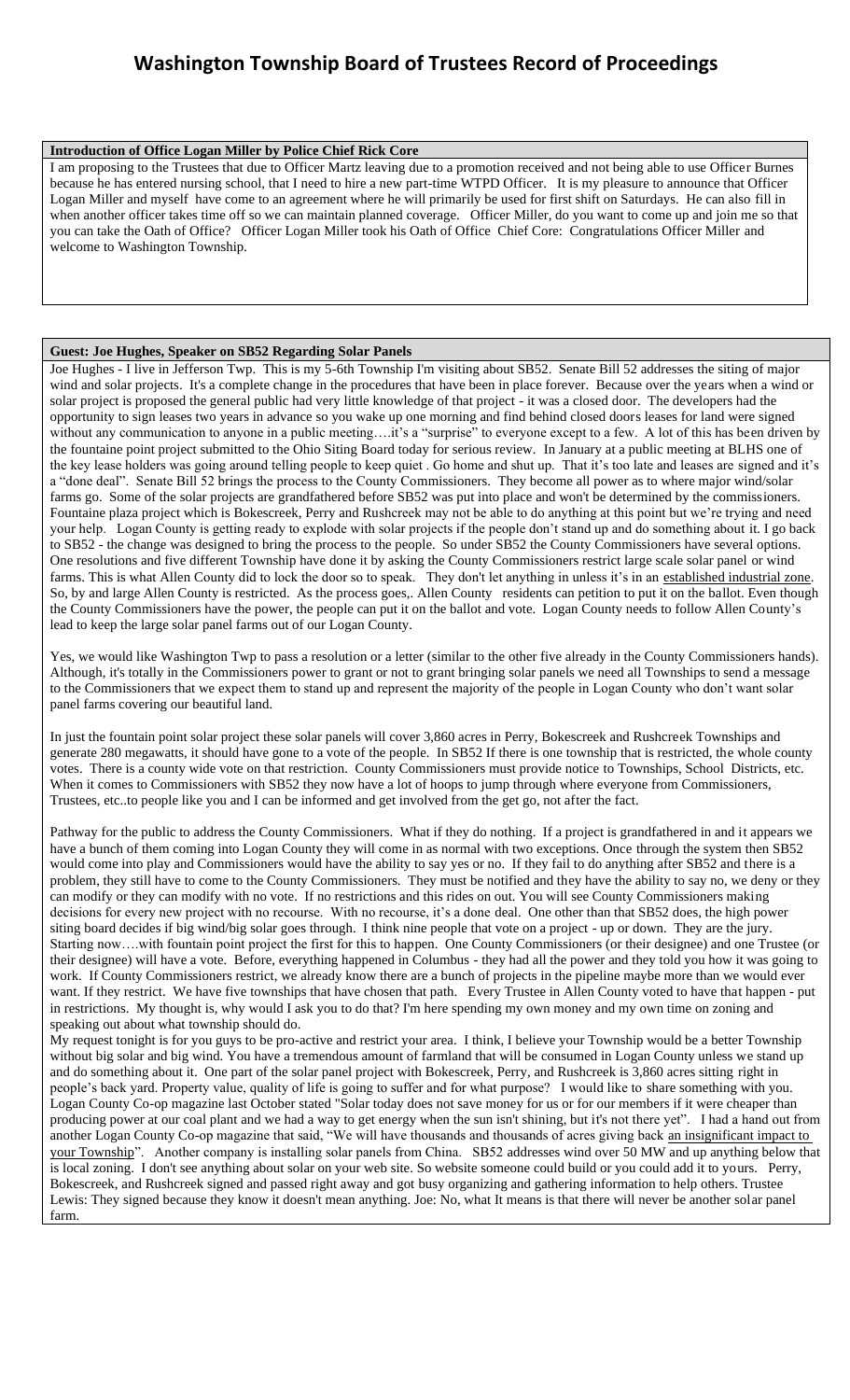### **Guest: Brad Bodenmiller, LUC Speaker Regarding Solar Panels**

Brad Bodenmiller - This is what we came up with and have boards and three counties that are planners, engineers, to come help us make sure we make this right. For you all when you do a zoning change you give it to your ZCB. That runs in the newspaper so everyone is aware of it. After the hearing they have to make a decision to recommend, not recommend, and it comes to us for our opinion, and it comes to you for the final vote. We can change along the way. So, I thought I would give you a highlight of this first. I would let the ZCB do their thing. Brad presented the LUC Model Zoning Text. Accessory (have a use on my lot and the solar panels are powering my house).

### **Version 1 <50 MW**

- Principal Solar Energy Production Facility an area of land used for solar collection
- Solar Energy Equipment
- Solar PC
- Clear Fall Zones (Solar Energy)
- Accessory Solar Energy Systems
- Each township we've worked with has tinkered with this at one time or the other
- Principal Solar Energy Production Facilities you're not trying to run anything 50MW or greater; it's for your own personal use.

#### **Version 2 >50 MW**

 Restrict your Township by letting your Commissioners know that anything greater than 50MW you do not want in your Township by letter or resolution. They have complete power to allow or disallow the solar panel farms and under SB52 Townships, Villages, Cities, etc..all have to be notified.

Trustee Faulder: If we were to implement the conditional use allows you to use anything < 50 MW for your own personal use at your home? Brad/Gary: Yes. Chris Swygart: If under 50 MW on your house do you have to dump the energy? What is the benefit to the Community of the large solar farms? There aren't any. None of that energy is staying here. Trustee Faulder: The Trustees have no say on the over 50 MW. Tammy Mansfield: How much of that energy stays here in Logan County? Joe: None. Company is from Canada and based in Chicago and power is not for local residential or business consumers, it's going to be sold to the East Coast. Chris: My question was could we put in our restrictions locally but go in and vote with the County Commissioners. Trustee Faulder: Only the Commissioners will have the ability to vote yes or no in making the decision to approve / disapprove large scale solar panel farms (over 50 MW) , correct? And, it is up to us to provide a document to the Commissioners showing that we aren't interested in solar panel farms in Logan County, is that right? Joe / Brad: Correct. Joe: You get hosed if you don't restrict.

Trustee Faulder to Trustees Lewis and Berg: I'm in favor of signing the letter now and sending it to the Commissioners. Do you two want to sign the letter? Joe: You have no binding power. You're asking them to protect your township and your people.

Trustee Lewis: I want to find out more about it. Aubrey Snapp: Don, you said that at the last meeting and have had a month to do that. Did you? Trustee Lewis: I talked to some people and they were 50/50 on it. FO Miller: How many and who did you talk to? If you haven't learned enough by now regarding large solar panel farms, what did you ask them?

Trustee Faulder to the Washington Township residents attending the meeting, How many Washington Township residents sitting in this meeting want the Trustees to sign the letter restricting large solar panel farms in Washington Township and send it to the County Commissioners"? Washington Township residents agreed 100% by show of hand they wanted the letter signed. Trustee Faulder made a motion to sign the letter and send it to the Logan County Commissioners to restrict Washington Township from large solar panel farms and Trustee Lewis seconded it. Both Trustees Faulder and Lewis signed the letter of request to restrict and Trustee Berg who was not in agreement chose not to sign the letter restricting large solar panel farms in Washington Township.

Joe: Thank you very much for your support. Lisa can I have a copy and you send to the three Commissioners tonight. FO Miller: Yes, here's your copy and I will email to all three of the Logan County Commissioners

| <b>DEPARTMENT</b>          | <b>ADMINISTRATION / FINANCES</b>                                                                                                                                                                                                                                                                                                                                                                                                                                                                                                                                                                                                                                                                                                                                                                                                                                                                                                                                                                                                                                                                                                                                     |
|----------------------------|----------------------------------------------------------------------------------------------------------------------------------------------------------------------------------------------------------------------------------------------------------------------------------------------------------------------------------------------------------------------------------------------------------------------------------------------------------------------------------------------------------------------------------------------------------------------------------------------------------------------------------------------------------------------------------------------------------------------------------------------------------------------------------------------------------------------------------------------------------------------------------------------------------------------------------------------------------------------------------------------------------------------------------------------------------------------------------------------------------------------------------------------------------------------|
| <b>NAME</b>                | Fiscal Officer, Lisa Miller                                                                                                                                                                                                                                                                                                                                                                                                                                                                                                                                                                                                                                                                                                                                                                                                                                                                                                                                                                                                                                                                                                                                          |
| Thank you's                | I would like to thank Butch and Cheryl Dilbone who raised \$500 for the Police Dept. to purchase signs for the levy<br>as well as going door-to-door to ask for support and putting up many, many signs up. We appreciate your help so<br>very much and the huge amount of support we felt by your actions. Thank you!<br>Thanks also to Janna Rice who is the Treasurer for the WTPD Levy and she did a fantastic job working with the PD<br>to ensure there were enough supplies so we could get the word out via signs door-to-door visits, and the township<br>website also time spent organizing the campaign with Lt. Thompson and Chief Core.<br>Would also like to thank Lt. Thompson for transferring three inmates back and forth for a couple days to help us get<br>work done in the park. They did a nice job and it was free help for us. Thank you also to John Newland and Jeff<br>Carpenter for going above and beyond as well. All of these gentlemen had great ideas, enthusiasm for the park and<br>worked very hard so just wanted all of them to know as residents of Washington Township, we really appreciate<br>each and every one of them! |
| <b>Logan County Land</b>   | Logan County Land Reutilization Corporation - will have some grant monies available for demolition of                                                                                                                                                                                                                                                                                                                                                                                                                                                                                                                                                                                                                                                                                                                                                                                                                                                                                                                                                                                                                                                                |
| <b>Reutilization Corp.</b> | commercial or residential buildings. If we have a property that may qualify for the program the deadline to apply is<br>no later than May, 13th. Gary or John can probably tell you more about this grant and qualification requirements.                                                                                                                                                                                                                                                                                                                                                                                                                                                                                                                                                                                                                                                                                                                                                                                                                                                                                                                            |
| <b>Liquor Control</b>      | Liquor Control – any problems with businesses that have liquor permits? If you object to any of them, we would<br>need to advise Division of Liquor no later than May 2 <sup>nd</sup> . Trustees / Chief Core: We have no objections.                                                                                                                                                                                                                                                                                                                                                                                                                                                                                                                                                                                                                                                                                                                                                                                                                                                                                                                                |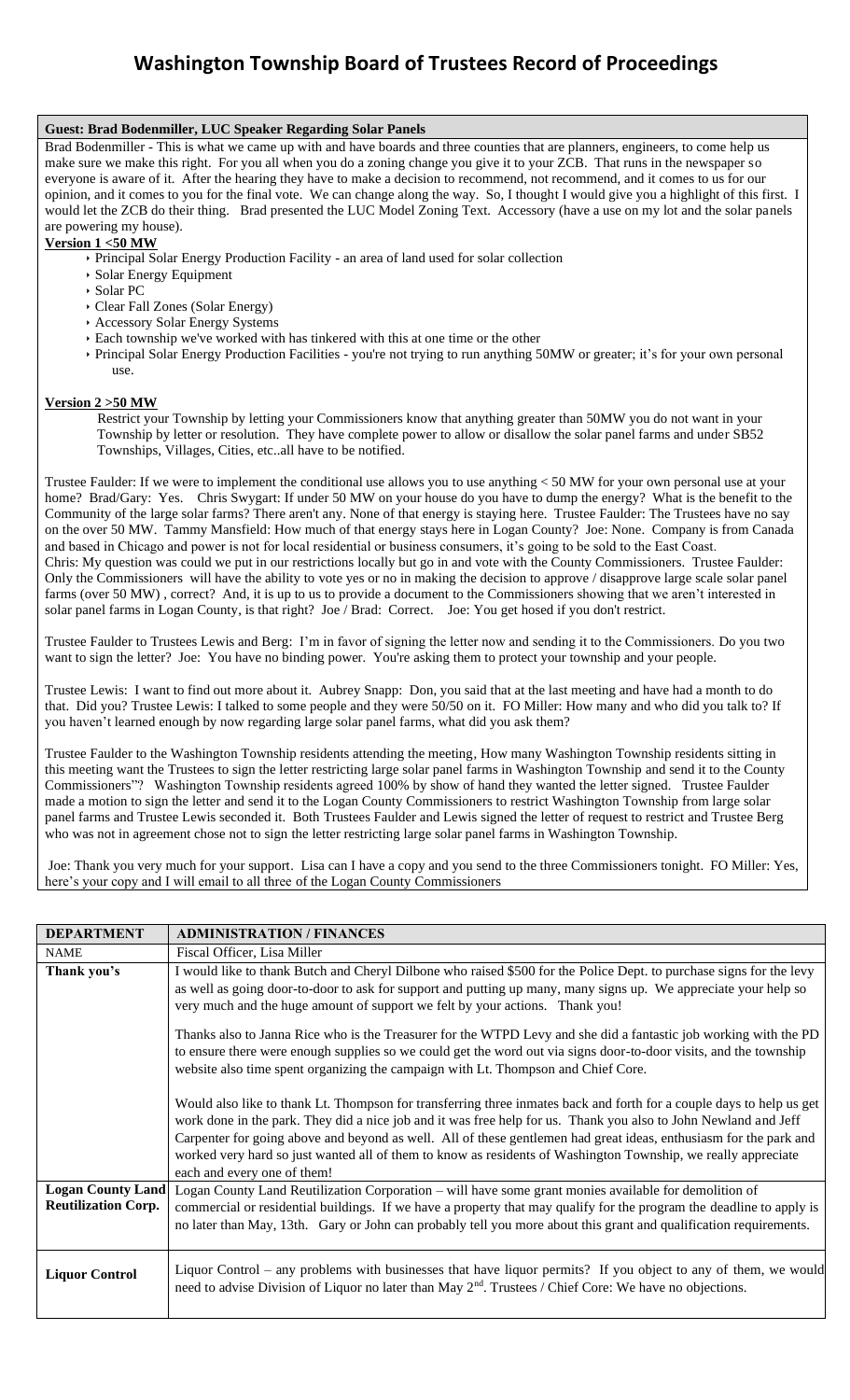### **LEGISLATION**

| <b>NUMBER</b>           | <b>Resolution 2022-010</b>                                                                                                                                                                                                                                                                                                                                                     |
|-------------------------|--------------------------------------------------------------------------------------------------------------------------------------------------------------------------------------------------------------------------------------------------------------------------------------------------------------------------------------------------------------------------------|
| <b>TITLE</b>            | In the Matter of Adoption of ARPA Standard Allowance                                                                                                                                                                                                                                                                                                                           |
| <b>STATUS</b>           | Passage                                                                                                                                                                                                                                                                                                                                                                        |
| <b>MOTION TO</b>        | Approve                                                                                                                                                                                                                                                                                                                                                                        |
| <b>DISCUSSION</b>       | The election provided for under $35.6(d)(1)$ of the Final Rule allowing a recipient to take up to \$10,000,000 as a<br>standard allowance provides the County with more certainty as to exactly how much "revenue loss" funds may be<br>used to provide for the provision of government services over the multi-year performance period allowed for use of<br><b>ARP</b> funds |
| <b>VOTING ROLL CALL</b> | Trustee Lewis made a motion to approve Resolution 2022-005 and Trustee Berg seconded. A<br>vote was taken and the results were:                                                                                                                                                                                                                                                |
| <b>Trustee Lewis</b>    | Yes                                                                                                                                                                                                                                                                                                                                                                            |
| Trustee Berg            | Yes                                                                                                                                                                                                                                                                                                                                                                            |
| Trustee Faulder         | Yes                                                                                                                                                                                                                                                                                                                                                                            |
| <b>VOTING RESULTS</b>   | Resolution 2022-010 was Passed<br>YES: 3<br>NO: 0:                                                                                                                                                                                                                                                                                                                             |

| <b>NUMBER</b>           | <b>Resolution 2022-011</b>                                                                                                                                                                                                                                                                                       |
|-------------------------|------------------------------------------------------------------------------------------------------------------------------------------------------------------------------------------------------------------------------------------------------------------------------------------------------------------|
| <b>TITLE</b>            | In the Matter of Approving Gary Bias as Project Manager of the BRIC Grant                                                                                                                                                                                                                                        |
| <b>STATUS</b>           | Passage                                                                                                                                                                                                                                                                                                          |
| <b>MOTION TO</b>        | Approve                                                                                                                                                                                                                                                                                                          |
| <b>DISCUSSION</b>       | Requesting Gary Bias be approved as the Project Manager for the <b>Building Resilient Infrastructure &amp;</b><br><b>Communities</b> (BRIC) Grant to lead project implementation steps along with Lisa Miller the designated applicant<br>agent (see attached table of contents showing steps for this project). |
| <b>VOTING ROLL CALL</b> | Trustee Lewis made a motion to approve Resolution 2022-011 and Trustee Berg seconded. A<br>vote was taken and the results were:                                                                                                                                                                                  |
| <b>Trustee Lewis</b>    | Yes                                                                                                                                                                                                                                                                                                              |
| <b>Trustee Berg</b>     | Yes                                                                                                                                                                                                                                                                                                              |
| Trustee Faulder         | Yes                                                                                                                                                                                                                                                                                                              |
| <b>VOTING RESULTS</b>   | YES: 3 NO: 0:<br>Resolution 2022-011 was Passed                                                                                                                                                                                                                                                                  |

| <b>DEPARTMENT</b>      | <b>POLICE DEPARTMENT</b>                                                                                                                                                                                                                                                                                                                                                                                                                                                                                                                                                                                                                                              |
|------------------------|-----------------------------------------------------------------------------------------------------------------------------------------------------------------------------------------------------------------------------------------------------------------------------------------------------------------------------------------------------------------------------------------------------------------------------------------------------------------------------------------------------------------------------------------------------------------------------------------------------------------------------------------------------------------------|
| <b>Name</b>            | <b>Police Chief, Rick Core</b>                                                                                                                                                                                                                                                                                                                                                                                                                                                                                                                                                                                                                                        |
| Report / Discussion    | Good evening. Our Calls for Service (CFS) were 231.                                                                                                                                                                                                                                                                                                                                                                                                                                                                                                                                                                                                                   |
| PD Levy Signs          | We are looking for all of our stolen PD Levy signs.                                                                                                                                                                                                                                                                                                                                                                                                                                                                                                                                                                                                                   |
| Purchase Radio / Radar | Trustees approved the purchase of a radio and radar for the new cruiser last year. We thought as slow as things are<br>arriving that we wouldn't get the cruiser until November-December. But, it's ready now and I've checked with<br>Lisa that funds are available for the purchase of a refurbished radio from Sunny Communications for \$1697 and the<br>radar from Statewide that is \$2200 which will be included in the cruiser lease. Trustee Faulder made a motion to<br>accept the request for funds to purchase a radio and a radar for the new cruiser not to exceed \$4000. Trustee Lewis<br>seconded. All answered "Aye" and the motion was passed 3-0. |

| <b>DEPARTMENT</b>              | <b>ROAD DEPARTMENT</b>                                                                                                                                                                                                                                                                                                                                                                                                              |
|--------------------------------|-------------------------------------------------------------------------------------------------------------------------------------------------------------------------------------------------------------------------------------------------------------------------------------------------------------------------------------------------------------------------------------------------------------------------------------|
| Name                           | John Newland, Road Supervisor                                                                                                                                                                                                                                                                                                                                                                                                       |
| Park                           | Is done – brought some prisoners over to help; turned out nice.<br>- Parking lot in back is done.<br>- Water is on; couple breaks and put in a new heating element.<br>- Dugout framed up today; getting started on the other one.                                                                                                                                                                                                  |
| <b>Maintenance Bldg</b>        | Water heater is here.                                                                                                                                                                                                                                                                                                                                                                                                               |
| <b>TR 52</b>                   | TR52 - Sent a copy of quote to Reames. We would do half and Russell's Point would do half. Trustee Lewis: No<br>paving and old them to bill us separate. Have not heard back from Russell's Point.                                                                                                                                                                                                                                  |
| <b>TR 211</b>                  | 211 - Culvert is bashed bad going under the culvert; hefty drop off. Quote to repair a new culvert, catch basin on one<br>side of the road; there's a tile coming out of the field goes into a t and under the road over to a creek. Estimate to<br>repair is \$4930.40 (Logan Construction). Trustee Faulder made a motion to spend not more than \$5000; Trustee<br>Lewis seconded. All answered "Aye" and motion was passed 3-0. |
| Alley approach in<br>Lewistown | Alley approach up here - Ronnie can't do it and Robbie isn't insured. Todd's quote was too high (\$6500) Ronnie's<br>was \$2600 with the concrete. I'll get a quote from Dawson to see how much he is.                                                                                                                                                                                                                              |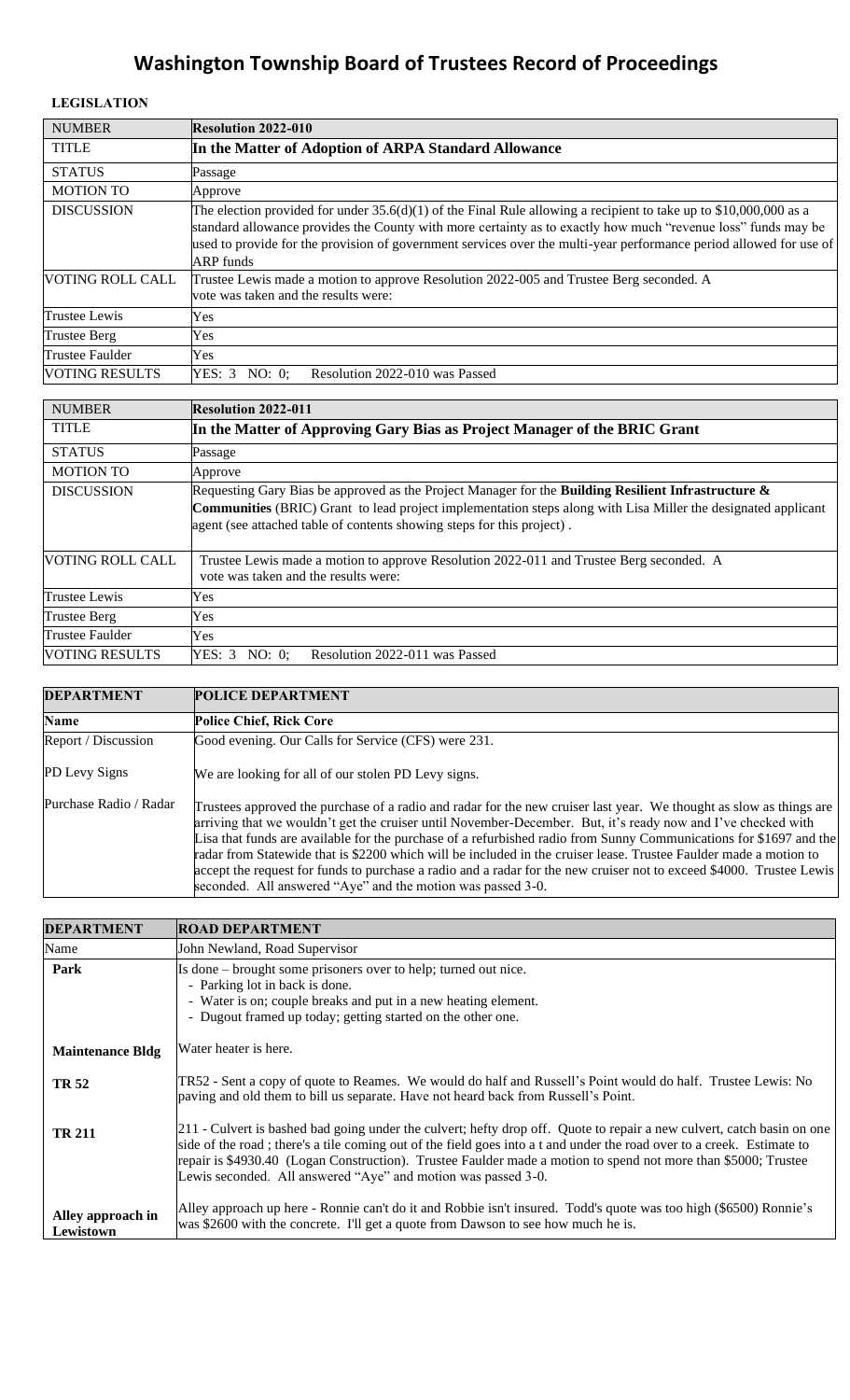| <b>DEPARTMENT</b>                              | <b>ZONING DEPARTMENT</b>                                                                                                                                                                                                        |
|------------------------------------------------|---------------------------------------------------------------------------------------------------------------------------------------------------------------------------------------------------------------------------------|
| REPRESENTATIVE'S                               | Gary Bias, Zoning Inspector                                                                                                                                                                                                     |
| <b>NAME</b>                                    |                                                                                                                                                                                                                                 |
|                                                | Report/Discussion - calls $\vert$ handled approximately 90 calls last month                                                                                                                                                     |
| <b>Zoning Permits</b>                          | Issued one (6) zoning permits for:                                                                                                                                                                                              |
|                                                | - New house at 7259 Hancock                                                                                                                                                                                                     |
|                                                | - Install a covered front porch at 8761 Chautauqua                                                                                                                                                                              |
|                                                | - Install an awning over front patio at 8900 College St.<br>- Install an awning over rear patio at 8916 College St.                                                                                                             |
|                                                | - Demo old/ build a new garage & install fence at 8916 Crescent                                                                                                                                                                 |
|                                                | - Construct a new pole barn for the FFA at IL High School. There is a new form that the landowner must fill                                                                                                                     |
|                                                | out $\&$ sign if the property is used for agricultural purposes.                                                                                                                                                                |
|                                                | The ZAB met on March $21$ & approved a setback variance application for a garage across from the property                                                                                                                       |
| <b>ZAB</b> Meeting $-3/21$                     | owners house on Willow Island.                                                                                                                                                                                                  |
|                                                | - I received a front setback variance application for a carport on Walnut St. I am waiting to hear back from                                                                                                                    |
|                                                | some ZAB members to see if I can get five to attend a May 16 at 6 PM meeting. Then I will run the public                                                                                                                        |
|                                                | notice in the Examiner.                                                                                                                                                                                                         |
| <b>ZCB</b> Meeting 3/28                        | The ZCB met on March 28 for an organizational and work meeting. Mark Gibson was elected chairman & Ron                                                                                                                          |
|                                                | Kimmel was elected vice chair. Aaron Smith from the Logan Union Champaign Planning Commission                                                                                                                                   |
|                                                | attended. He gave presentations covering solar farms & residential uses, medical marijuana, agricultural                                                                                                                        |
|                                                | definitions, and short-term rentals. These topics are things the commission needs to consider when making                                                                                                                       |
|                                                | changes to our zoning resolution. There is currently house bill #563 is being considered by the Ohio General                                                                                                                    |
|                                                | assembly that prohibits a county, township, or municipal corporation from adopting or enforcing any regulation                                                                                                                  |
|                                                | or restriction that (1) prohibits short term rental properties or (2) regulates the number, duration, or frequency of                                                                                                           |
|                                                | rental period for short term rental.                                                                                                                                                                                            |
|                                                | Mark Gibson will also be attending Monday's meeting to get the trustees opinions on how they want the Zoning                                                                                                                    |
|                                                | Commission to proceed on making changes to our zoning resolution.                                                                                                                                                               |
| LUC                                            | Brad Bodenmiller or Aaron Smith from the Logan Union Champaign Planning Commission will be at                                                                                                                                   |
|                                                | Monday's meeting to go over some of these same items and to answer questions.                                                                                                                                                   |
| <b>Jerry Snipes</b>                            | assuming the Trustees were aware of Jerry Snipes passing away & would like to thank him for his role on the                                                                                                                     |
|                                                | Zoning Commission Board. They will need to appoint someone to take his place. We currently have Michael<br>Thompson and Dave Snapp as alternates for that Commission.                                                           |
| <b>BRIC Meeting</b>                            | Lisa $\&$ I sent a few hours on a conference call with Sharon Rolf concerning the requirements for the                                                                                                                          |
|                                                | Washington Township Acquisition/Demolition Project for Curtis & Cheryl Brandt at 5618 SR 235. First thing                                                                                                                       |
|                                                | that needs done is get it appraised, possibly 3 quotes, from companies approved by the state and then create                                                                                                                    |
|                                                | schedule for the project.                                                                                                                                                                                                       |
| <b>Violation Letters</b>                       | Violation letter status update:                                                                                                                                                                                                 |
|                                                | - Heard back from first class letters sent to the owners of the Montgomery & Marion Drives. They are                                                                                                                            |
|                                                | working to get these properties cleaned up. This raining weather is making it difficult to get equipment in there                                                                                                               |
|                                                | to get the cleanup done. They have asked me to give them to the $1st$ of June to get it done & I was Ok with that.                                                                                                              |
|                                                | - I have talked to the new owner of the property at 7640 Williams, and he has contacted the Logan County                                                                                                                        |
|                                                | Health Department to see what needs to be done. I told him that he needs to demolish that back portion of that                                                                                                                  |
|                                                | house as it is hazard. He will get back to me after the health dept. gets back to him.                                                                                                                                          |
|                                                | - Sent first class letter for 7078 T R 94 property (Renna Hinkle C/O Renna Stuntzmen) that Chief Core asked                                                                                                                     |
|                                                | to me to do in last month's meeting. I have not heard anything back from them and I am not sure anyone is                                                                                                                       |
| <b>William Boegel Parcel</b>                   | living there. But someone paid \$10,000 in back taxes recently but there is currently \$2100 in taxes due.                                                                                                                      |
|                                                | Gabe Wickline may be contacting the trustees concerning the William Boegel parcel at 7666 Ash St. back in                                                                                                                       |
|                                                | Waterbury that the owner wants to vacate a section of ROW for the parcel owner.                                                                                                                                                 |
| Mike & Cassie Sherer                           | still have not heard anything from Mike & Cassie Scherer at 2869 TR 247 about what it would take to install a<br>dwelling, manufactured home (permanent sited) on their 5-acre parcel. I drove out by there but did not see any |
|                                                | construction going on.                                                                                                                                                                                                          |
|                                                | am still working on the transition files from my old township laptop to my new one. I want to thank the                                                                                                                         |
| <b>New Laptop</b>                              | trustees for approving that purchase and Lisa for loading all the software.                                                                                                                                                     |
|                                                | I have begun updating my old Moving Ohio Forward files with new information. I hope to have ready to                                                                                                                            |
| <b>Nuisance Properties</b><br>from Moving Ohio | present at Monday's Township meeting but there is a lot to get through by then. Right off the top of my head                                                                                                                    |
| <b>Forward to hopefully</b>                    | there are two properties that the trustees should complete the paperwork and file to the Logan County Land                                                                                                                      |
| use in Logan County                            | Reutilization Corporation to have demolished. The two properties are the house at 7604 Williams St. In                                                                                                                          |
| <b>Land Reutilization</b>                      | Lewistown (taxes paid \$20201 on 3/2022) and the second is at 8937 Crescent St. (taxes paid \$11709                                                                                                                             |
| Corporation                                    | on $8/2021$ ) on Orchard Island This paperwork must be completed $&$ turned in by May 13. I will continue to                                                                                                                    |
|                                                | work on parcels list for the trustees to consider turning over to the Logan County Land Bank.                                                                                                                                   |
| <b>Questions?</b>                              | Any questions or follow-ups for me?                                                                                                                                                                                             |

### **BOARD REPORTS**

| <b>ENTITY</b>     | <b>EMS</b>                                                                                                                                                        |
|-------------------|-------------------------------------------------------------------------------------------------------------------------------------------------------------------|
| PRESENTED BY      | Trustee Lewis                                                                                                                                                     |
| Report/Discussion | - 131 runs last month<br>- Hiring 3 part-time and work a 12 hr minimum per month<br>- Sandra has to start collecting data for Medicare and make charts and graphs |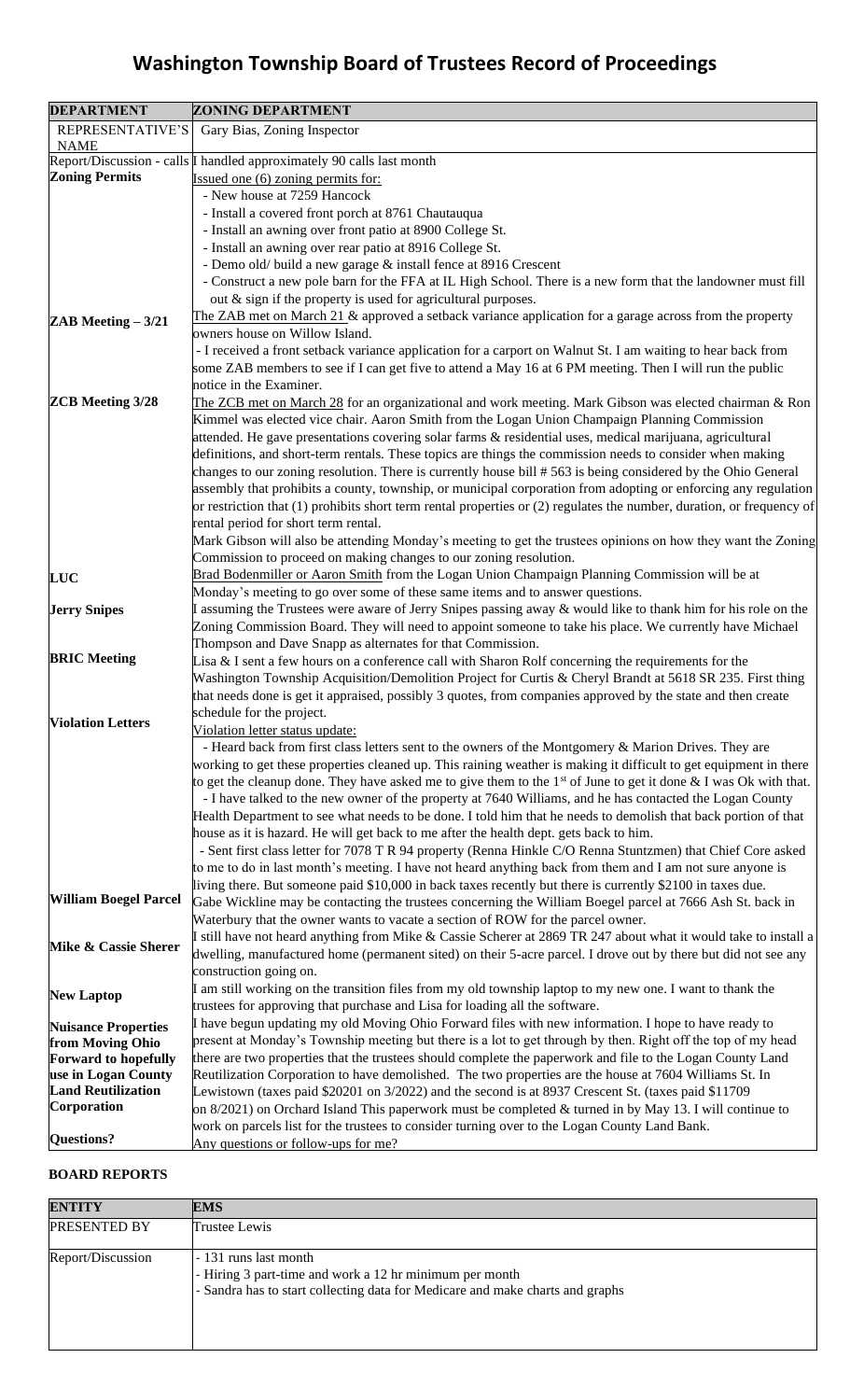| <b>ENTITY</b>       | <b>TIC</b><br>LUU |
|---------------------|-------------------|
| <b>PRESENTED BY</b> | Trustee Faulder   |
| Report/Discussion   | Minutes<br>No.    |

| <b>ENTITY</b>       | <b>FIRE BOARD</b>                                                                                                                                                                                                                                                                                                                                                                                                                                                                                  |
|---------------------|----------------------------------------------------------------------------------------------------------------------------------------------------------------------------------------------------------------------------------------------------------------------------------------------------------------------------------------------------------------------------------------------------------------------------------------------------------------------------------------------------|
| <b>PRESENTED BY</b> | <b>Trustee Berg</b>                                                                                                                                                                                                                                                                                                                                                                                                                                                                                |
| Report/Discussion   | Total of all accounts is - \$479,116.81<br>- Auditor of state doing audit it this year instead of Perry<br>- no water consumption<br>- HTM donated \$12,000 for the ATV project<br>-Charlie Eildermuth passed Level 1 Firefighter<br>- Chief asked to serve on taskforce board; out of area one day a month if approved.                                                                                                                                                                           |
|                     |                                                                                                                                                                                                                                                                                                                                                                                                                                                                                                    |
| <b>OLD BUSINESS</b> | Trustee Faulder: I have Lawns Plus proposal here raising the price from \$310 to \$320 due to cost in fuel.<br>Trustee Berg made a motion to accept the proposal of \$320/week for the mowing, trimming, and clean-up of<br>both cemeteries. Trustee Lewis seconded. All answered "Aye" and motion to approve passed 3-0.<br>Logan County Sewer District – asking us to re-sign the contract as it needs notarized. FO Miller: You sign and<br>I will notarize your signature and mail it to them. |
| <b>NEW BUSINESS</b> | Trustee Lewis: I make a motion to set aside \$10,500 to Logan Construction for our part of fixing TR 52 as<br>long as Russell's Point agrees to same. Trustee Berg seconded; all answered "Aye" motion passed 3-0.                                                                                                                                                                                                                                                                                 |

| <b>PUBLIC COMMENTS</b> |                                                |                                                                                                                                                                                                                                                                      |
|------------------------|------------------------------------------------|----------------------------------------------------------------------------------------------------------------------------------------------------------------------------------------------------------------------------------------------------------------------|
| <b>NAME</b>            | <b>Regarding</b>                               | <b>QUESTIONS FOR TRUSTEES</b>                                                                                                                                                                                                                                        |
| Mark Gibson            | Medical<br>Marijuana/<br>short-term<br>rentals | Medical Marijana, Short-term Rentals. The problem is enforcing it. We can make all the<br>rules we want but enforcing it is difficult. It's un-enforceable - I rent it out a week, well<br>that's my uncle, brother, etc.                                            |
| <b>Aubrey Snapp</b>    | Park                                           | Thank you to John, Jeff and Officer Thompson.                                                                                                                                                                                                                        |
| Tammy Mansfield        | Pat Yokum                                      | Can you help Pat Yokum? She applied to have her system checked and Tim Smith is<br>dragging his feet. She has a grant to fix it. People trying to help but Tim is blocking<br>everything. The creek is pretty nasty and it's not flowing. Can we do a creek cleanup? |
| Chris Swygart          | Pat Yokum                                      | Tim has the power to stop it; he's wasting grant money. Trustee Lewis: Are you still going to<br>the Commissioners meetings? Chris: Tryingthey have 3 / month. On Sewer - on our side<br>we are at 80% clean pumping.                                                |
| Sharon DeVault         | Visitng                                        | None                                                                                                                                                                                                                                                                 |
| Ed & Faith Gambrill    | <b>Visiting</b>                                | None                                                                                                                                                                                                                                                                 |
| Butch & Cheryl Dilbone | Visiting                                       | None                                                                                                                                                                                                                                                                 |
| John Coleman           | Visiting                                       | None                                                                                                                                                                                                                                                                 |

## **NEXT SCHEDULED MEETING**

| TYPE OF MEETING | Regular                  |
|-----------------|--------------------------|
| <b>DATE</b>     | 5/9/2022                 |
| <b>TIME</b>     | $6:30 \text{ PM}$        |
| <b>LOCATION</b> | Washington Township Hall |

### **MEETING ADJOURNMENT**

| <b>MOTION BY</b>                        | Trustee Lewis |
|-----------------------------------------|---------------|
| <b>MOTION SECONDED BY</b>               | Trustee Berg  |
| <b>VOTING ROLL CALL</b>                 | <b>VOTE</b>   |
| Trustee Lewis                           | Yes           |
| <b>Trustee Berg</b>                     | Yes           |
| <b>Trustee Faulder</b>                  | <b>Yes</b>    |
| VOTING RESULTS - Motion Passed   YES: 3 | NO: 0         |